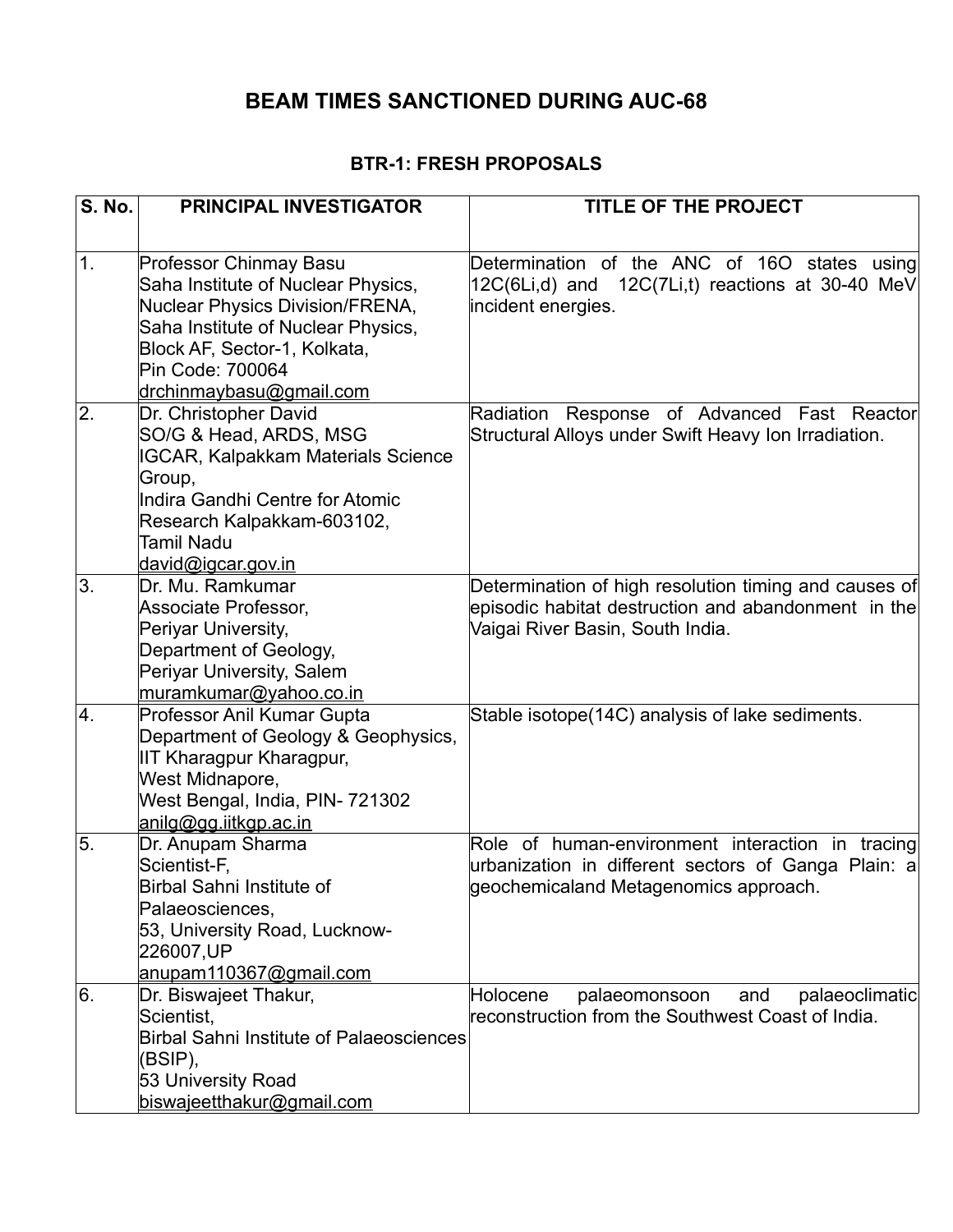| 7.  | Dr. Gurumurthy G.P.<br>Scientist-B,<br>Birbal Sahni Instiutte of<br>Palaeosciences,                                                                                                                                                | (14C)<br>Radiocarbon<br>measurement<br>of<br>marine<br>sediments using AMS for palaeoclimatic studies. |
|-----|------------------------------------------------------------------------------------------------------------------------------------------------------------------------------------------------------------------------------------|--------------------------------------------------------------------------------------------------------|
|     | 53 University Road, Lucknow                                                                                                                                                                                                        |                                                                                                        |
|     | gurumurthygp@bsip.res.in                                                                                                                                                                                                           |                                                                                                        |
| 8.  | Professor Anil Kumar Gupta                                                                                                                                                                                                         | Late Holocene reconstruction of the Indian Summer                                                      |
|     | IIT Kharagpur, Kharagpur                                                                                                                                                                                                           | Monsoon using multiproxy records from lacustrine                                                       |
|     | anilg@gg.iitkgp.ac.in                                                                                                                                                                                                              | sediments.                                                                                             |
| 9.  | Dr. Vinayak                                                                                                                                                                                                                        | Examining<br>social<br>long-term<br>and<br>environmental                                               |
|     | Department of History, Indraprastha<br>College for Women, University of Delhi,<br>31 Sham Nath Marg, Civil Lines, Delhi,<br>India - 110054<br><u>facevinayak@gmail.com</u>                                                         | histories at Tekkalakota, Ballari District, Karnataka.                                                 |
| 10. | Mr. Puthucode Subramaniam Sriraman                                                                                                                                                                                                 | AMS dating of charcoal samples of Kodumanal (Dt                                                        |
|     | Superintending Archaeologist,<br>Archaeological Survey of India,<br>Amaravati Circle, Aurabindo Plaza, 6-<br>134/1 Kanuru Main Road, Kanuru,<br>Vijayawada- 520007,                                                                | Erode) vis-a-vis writing practice in Tamil Nadu.                                                       |
|     | pssriraman@gmail.com                                                                                                                                                                                                               |                                                                                                        |
| 11. | Mr. M. Mahadevaiah<br>Regional Director (Retd.),<br>Archaeological Survey of India,<br>#156/2, Shivapriya Nilaya, Glass<br>Factory Layout, Anantanagar Phase II,<br>Electronic City, Bangalore-560 100,<br>mahadevaiahsa@gmail.com | AMS Dating of Kurugodu Charcoal samples.                                                               |
| 12. | Ms. T Sreelakshmi<br>Superintending Archaeologist,<br>Archaeological Survey of India,<br>H. No. 18-1-26/3 Dwaraka Nagar,<br>K.T. Road Tirupati 517 507 (AP),<br>sreelakshmi.asi@gmail.com,<br>excavationbranch6.asi@gov.in         | AMS dating of Gottiprolu samples.                                                                      |
| 13. | Dr. Debelle<br>Université Paris-Saclay, IJCLab,<br>Bat. 108, F-91405 Orsay Cedex,<br>aurelien.debelle@universite-paris-<br><u>saclay.fr</u>                                                                                        | Engineering the MIT transition temperature of VO2 by<br><b>SHI</b> irradiation.                        |
| 14. | Dr. Pawan Kumar Kulriya<br>Scientist E, IUAC New Delhi,<br>Sumeru 3/15 IUAC Delhi,<br>pawaniuac@gmail.com                                                                                                                          | Radiation stability of nano-structured ceramics for<br>nuclear reactor applications.                   |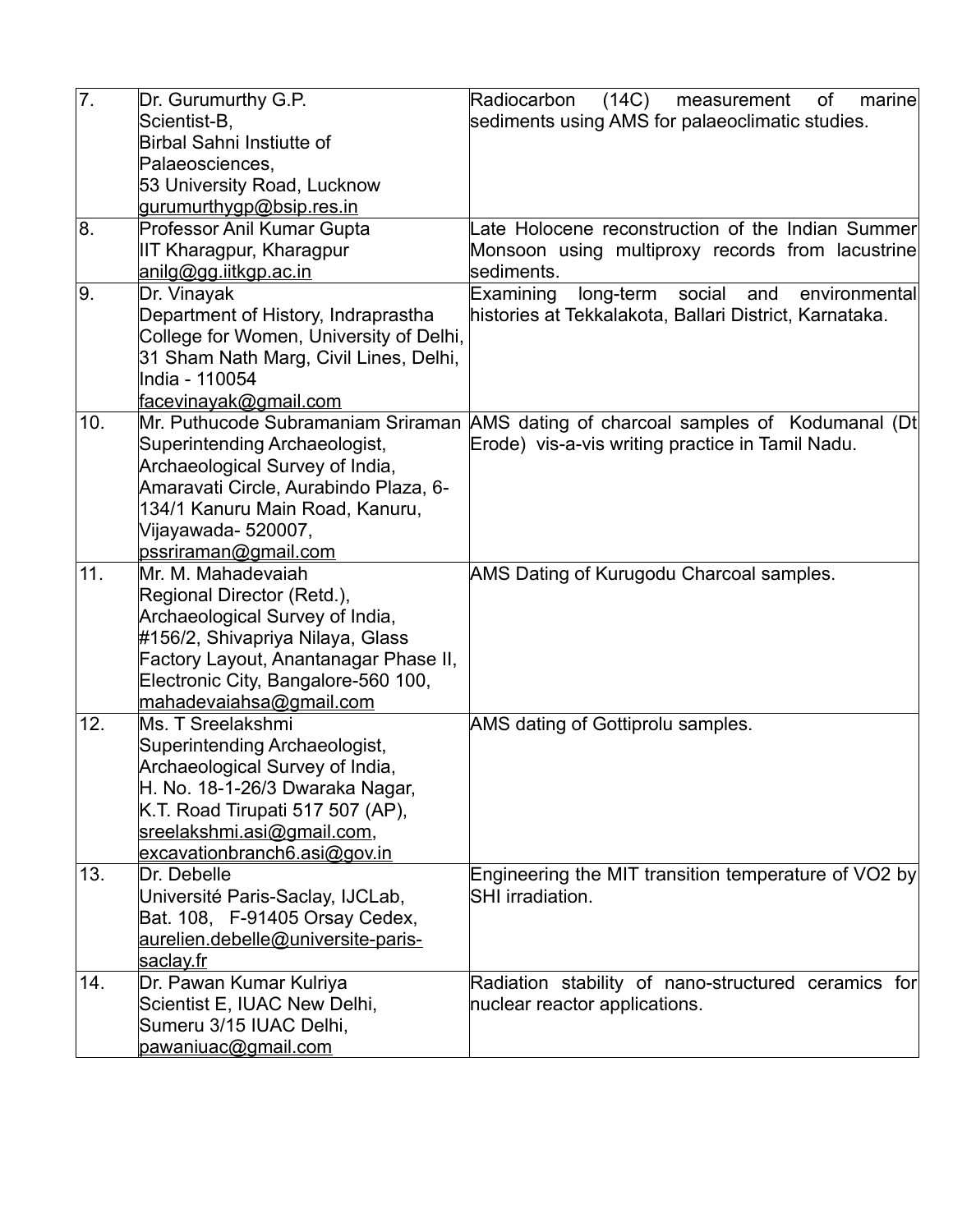| 15. | Dr. Khadke Udaykumar                     | lon Induced Modification of Ferroelectric Polymer       |
|-----|------------------------------------------|---------------------------------------------------------|
|     | Associate Professor,                     | Composites for EMI Shielding.                           |
|     | Vijayanagara Sri Krishnadevaraya         |                                                         |
|     | University,                              |                                                         |
|     | Department Of Physics,                   |                                                         |
|     | Vinayaka Nagar Contonment,               |                                                         |
|     | khadke@vskub.ac.in                       |                                                         |
| 16. | Dr. Akashrup Banerjee                    | Investigation of Er film stability under extreme        |
|     | Post-doctorate Research Fellow,          | conditions.                                             |
|     | FAIR-GSI. Darmstadt,                     |                                                         |
|     | Germany-64291                            |                                                         |
|     | ak.banerjee@gsi.de                       |                                                         |
| 17. | Dr. Anil Kumar Pokharia                  | AMS dating.                                             |
|     | Scientist-E,                             |                                                         |
|     | Birbal Sahni Institute of Palaeosciences |                                                         |
|     | (BSIP),                                  |                                                         |
|     | Lucknow,                                 |                                                         |
|     | pokharia.anil@gmail.com                  |                                                         |
| 18. | Prof. Beer Pal Singh                     | lon implantation induced modifications of sputtered     |
|     | Department of Physics,                   | deposited MoS2 thin film transistors.                   |
|     | Chaudhary Charan Singh University,       |                                                         |
|     | Meerut, Uttar Pradesh                    |                                                         |
|     | drbeerpal@gmail.com                      |                                                         |
| 19. | Prof. Anil Kumar Gupta                   | AMS 14C Dating of foraminifera (carbonate) from         |
|     | Dept. of Geology and Geophysics, IIT     | sediment                                                |
|     | Kharagpur, Kharagpur, West Bengal,       |                                                         |
|     | anilg@gg.iitkgp.ac.in                    |                                                         |
| 20. | Prof. Anil Kumar Gupta                   | Study of Lake sediments to understand sub-decadal       |
|     | Indian Institute of Technology           | to multi-decadal changes in the monsoon during the      |
|     | Kharagpur,                               | Holocene.                                               |
|     | Department of Geology & Geophysics,      |                                                         |
|     | IIT Kharagpur, Kharagpur - 721302,       |                                                         |
|     | anilgupta021160@gmail.com                |                                                         |
| 21. | Dr. Sudipta Bhattacharya                 | Effect of Swift Heavy Ion Irradiation on the Electrical |
|     | Scientist 'E, Research and Innovation    | Properties of Wide Bandgap Semiconductor Schotky        |
|     | Centre (DRDO)),                          | Barrier Diodes.                                         |
|     | 5th Floor, Block 'E', IIT Madras         |                                                         |
|     | Research Park, Taramani, Chennai-600     |                                                         |
|     | 113,                                     |                                                         |
|     | sbhattacharya@ric.drdo.in                |                                                         |
| 22. | Dr. Sheikh Nawaz Ali                     | Glacier response to Holocene ISM and WM variability     |
|     | Scientist C,                             | from Higher Himalayas, Sikkim; understanding the        |
|     | Birbal Sahni Institute of                | driving mechanism.                                      |
|     | Palaeosciences,                          |                                                         |
|     | 53, University Road Lucknow Uttar-       |                                                         |
|     | Pradesh-226007,                          |                                                         |
|     | snawazali@gmail.com                      |                                                         |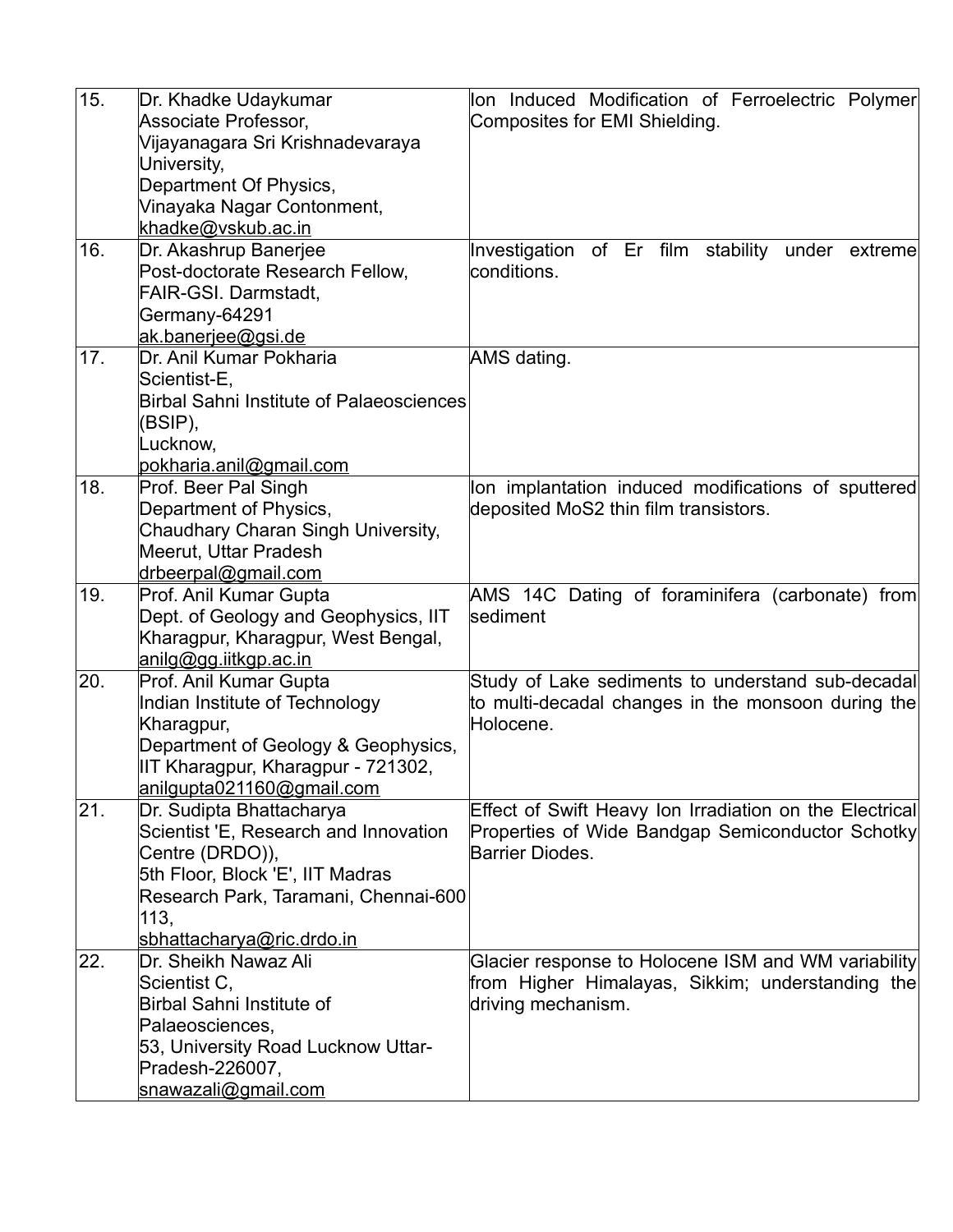| 23. | Madhav Krishna Murari<br>Scientist -E,<br>Inter University Accelerator Center,<br>Aruna Asaf Ali Marg-110067<br>madhav.prl@gmail.com                                                     | 10Be and 26AI cosmogenic radionuclides application<br>to estimate the erosion rate of Aravalli mountain<br>range: Impact on Landscape evolution.                      |
|-----|------------------------------------------------------------------------------------------------------------------------------------------------------------------------------------------|-----------------------------------------------------------------------------------------------------------------------------------------------------------------------|
| 24. | Dr. Pavitra<br>Chemist,<br>Inter University Accelerator Center,<br>New Delhi, Kishangarh, New Delhi,<br>kpavitra8@gmail.com                                                              | 36CI<br>Accelerator<br>Mass<br>using<br>measurement<br>Spectrometry (AMS).                                                                                            |
| 25. | Dr. Rajani Panchang<br><b>Assistant Professor,</b><br>Department of Environmental Science,<br>Savitribai Phule Pune University,<br>Ganeshkhind, Pune 411007,<br>rajanipanchang@gmail.com | Reconstruction of temporal variation in the Aragonite<br>Compensation Depth in the Arabian Sea: Probing<br>teleconnections between Eastern & Western Arabian<br>lSea. |

# **BTR-2: THESIS PROPOSALS**

| <b>S. No.</b> | <b>PRINCIPAL INVESTIGATOR</b>                                                                                 | <b>TITLE OF THE PROJECT</b>                                                                                                      |
|---------------|---------------------------------------------------------------------------------------------------------------|----------------------------------------------------------------------------------------------------------------------------------|
| 26.           | Mr. Sumit Sagwal<br>C/o. Dr Anil Kumar                                                                        | Sedimentological and geomorphologic architecture of<br>large lakes in the cold and arid Ladakh Himalaya                          |
|               | Scientist,<br>Sedimentology Group, Wadia Institute of<br>Himalayan Geology,<br>GMS Road Dehradun, Pin-248001, | (Tentative).                                                                                                                     |
| 27.           | akumar@wihg.res.in<br>Ms. Ishita Manna                                                                        | Glacial<br>Reconstructing<br>Phases<br>Palaeo-<br>and                                                                            |
|               | Ph.D. Scholar,<br>Jawaharlal Nehru University,<br>222, Godavari Hostel, Jawaharlal Nehru<br>University,       | environment in a part of the Upper Beas Basin,<br>Himachal Pradesh.                                                              |
|               | New Delhi-110067,<br>mannaishita9@gmail.com                                                                   |                                                                                                                                  |
| 28.           | Ms. Reena Dhyani<br>Research Scholar,<br>Dept. of Physics, CBSH,<br>G.B. Pant University of Agriculture and   | Effect of ion irradiation on structural, electrical and<br>magnetic properties of CoxCu1-xFe2O4 / Polypyrrole<br>nano-composite. |
|               | Technology, Pantnagar,<br>U.S. Nagar, Uttrakhand-263145,<br>reenadhyanikpg@gmail.com                          |                                                                                                                                  |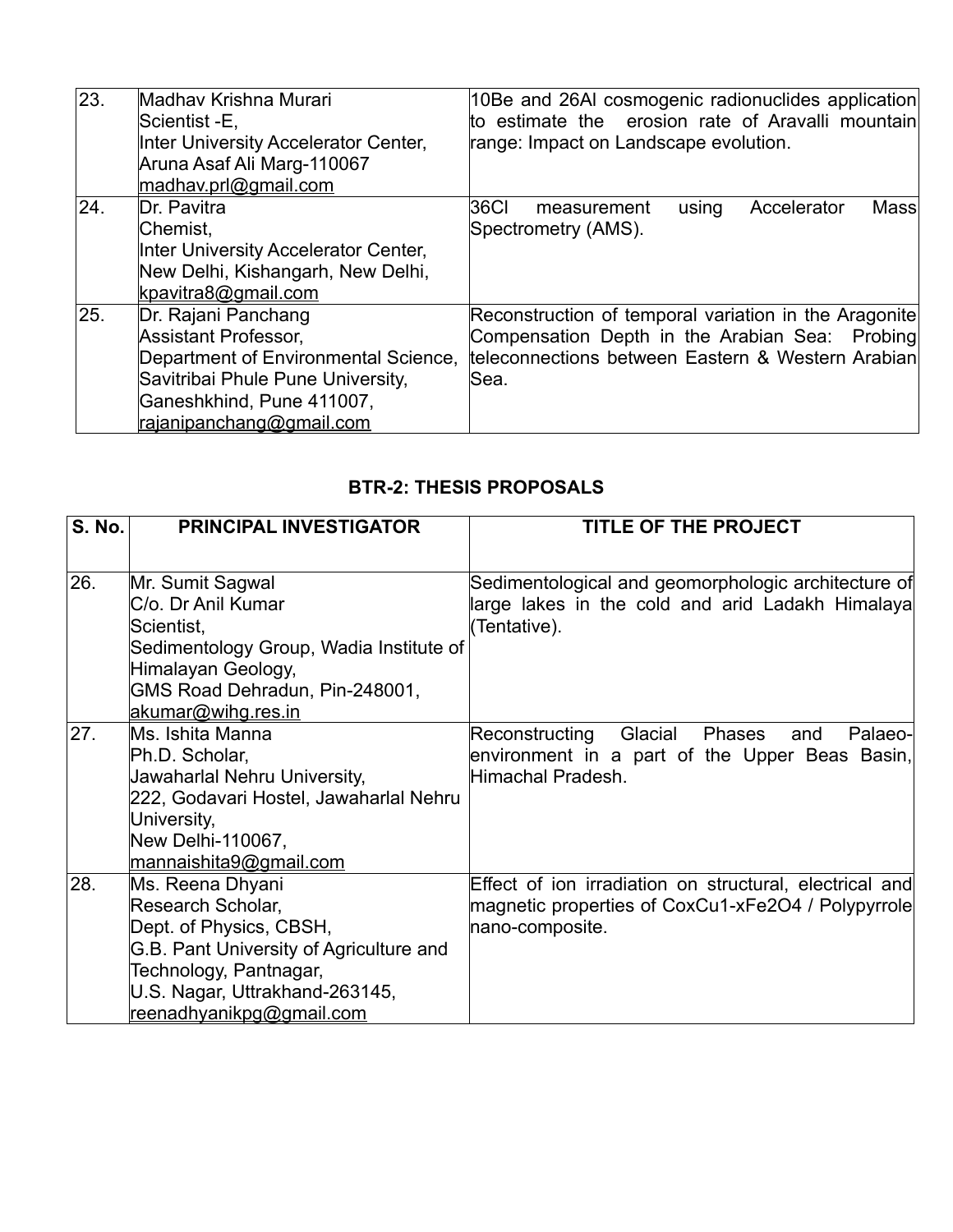| 29. | Mr. Atreyee Dey                           | Search for triaxiality in Xenon isotopes of mass      |
|-----|-------------------------------------------|-------------------------------------------------------|
|     | C/o. Prof. Ajay Kumar Singh               | region A $\sim$ 125.                                  |
|     | Professor,                                |                                                       |
|     | Department of Physics,                    |                                                       |
|     | IIT Kharagpur,                            |                                                       |
|     | singh@phy.iitkgp.ac.in                    |                                                       |
| 30. | Mr. Suresh Das                            | Mapping glacial dynamics in the Jankar Chhu           |
|     | Ph. D. Research Scholar,                  | Watershed, Lahaul Himalaya.                           |
|     | Room no 250, Sutlej Hostel,               |                                                       |
|     | Jawaharlal Nehru University New Delhi-    |                                                       |
|     | 110067                                    |                                                       |
|     | sureshdas088@gmail.com                    |                                                       |
| 31. | Ms. Sreevidya E                           | Late Quaternary pteropod records from the Eastern     |
|     | C/o. Dr. Sijin Kumar A V                  | Indian Ocean: inferences on paleoceanography.         |
|     | <b>Assistant Professor,</b>               |                                                       |
|     | Faculty at Central University of Kerala,  |                                                       |
|     | Department of Geology, Central            |                                                       |
|     | University of Kerala,                     |                                                       |
|     | Tejaswini Hills, Periye,                  |                                                       |
|     | sijingeo@gmail.com                        |                                                       |
| 32. | Ms. Ammoose K Jayan                       | paleoceanographic<br>investigations<br>of<br>Holocene |
|     | C/o. Dr. Sijin Kumar A.V.                 | sediments from the Bay of Bengal.                     |
|     | <b>Assistant Professor,</b>               |                                                       |
|     | Faculty, Department of Geology,           |                                                       |
|     | Central University of Kerala, Periye,     |                                                       |
|     | Kasaragod - 671320,                       |                                                       |
|     | sijingeo@gmail.com                        |                                                       |
| 33. | Ms. Nidhi Tomar                           | Late Quaternary vegetation and climate variabilities  |
|     | C/o. Parminder Singh Ranhotra             | in the Himachal region of western Himalaya.           |
|     | Scientist-D,                              |                                                       |
|     | Birbal Sahni Institute Of Palaeosciences, |                                                       |
|     | Lucknow, Ws 26 Woodland Garden,           |                                                       |
|     | Kursi Road, Lucknow-226026,               |                                                       |
|     | ranhotra.p@gmail.com                      |                                                       |
| 34. | Mr. Sandip Tanu Mandal                    | Glacier dynamics and palaeo reconstruction in Milang  |
|     | Ph.D Scholar,                             | Watershed, Lahaul Himalaya, Himachal Pradesh.         |
|     | Room No 232, Sutlej Hostel, Jawaharlal    |                                                       |
|     | Nehru University,                         |                                                       |
|     | New Delhi- 110067                         |                                                       |
|     | sandip.tanu@gmail.com                     |                                                       |
| 35. | Mr. Hidayatullah                          | Reconstruction of Paleoceanography of the tropical    |
|     | C/o. Dr. Pawan Govil                      | Indian Ocean since Marine Isotopic Stage 5.           |
|     | Scientist- D, Birbal Sahni Institute of   |                                                       |
|     | Palaeosciences (BSIP),                    |                                                       |
|     | 53-University road, Lucknow -226007,      |                                                       |
|     | pawan govil@bsip.res.in                   |                                                       |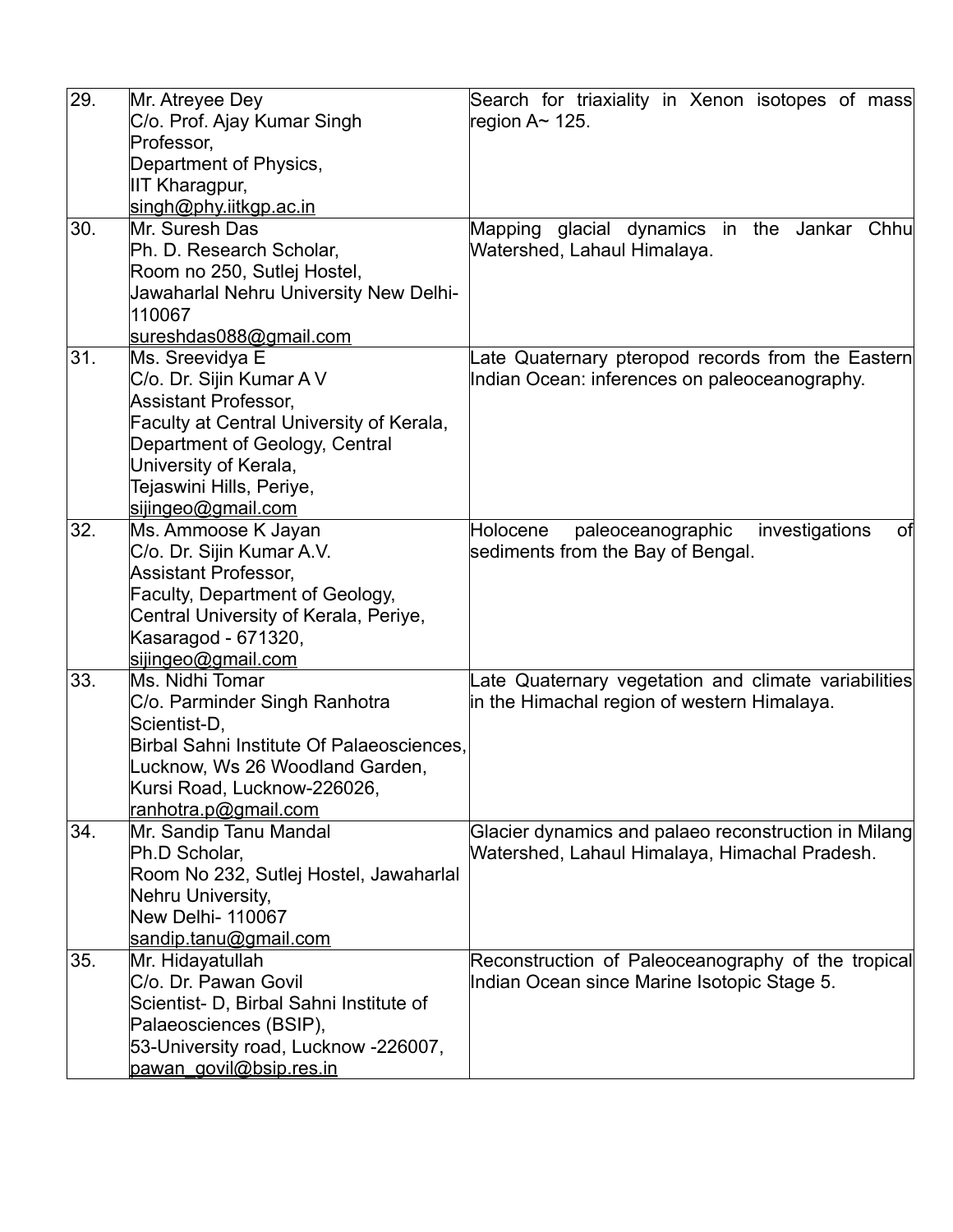| 36. | Ms. Lolly Maria Jose             | Structural and Optical Characterization of Transition |
|-----|----------------------------------|-------------------------------------------------------|
|     | C/o. Dr. Arun Aravind            | Metal Oxide Nanostructures and Thin Films for         |
|     | <b>Assistant Professor,</b>      | Photocatalytic and Solar Cell Applications.           |
|     | University Of Kerala,            |                                                       |
|     | Aravindalayam, Kulangara bhagom, |                                                       |
|     | Chavara P.O.,                    |                                                       |
|     | Kollam - 691583 Kerala           |                                                       |
|     | $b$ mcarun@gmail.com             |                                                       |

### **BTR-3: UFR PROPOSALS**

| <b>S. No.</b> | <b>PRINCIPAL INVESTIGATOR</b>                                                                                                                                                      | <b>TITLE OF THE PROJECT</b>                                                                                                                                     |
|---------------|------------------------------------------------------------------------------------------------------------------------------------------------------------------------------------|-----------------------------------------------------------------------------------------------------------------------------------------------------------------|
| 37.           | Dr. Rahul Singhal<br>Assistant Professor, Department of<br>Physics,<br>rahuliuac@gmail.com                                                                                         | ISHI<br>induced<br>modifications<br>of<br>metal-carbon<br>nanocomposite thin films.                                                                             |
| 38.           | Prof. Mohamed Musthafa.M<br>Calicut University, PO, Kerala<br>mmm@uoc.ac.in                                                                                                        | Pre-equilibrium neutron emission at high excitation<br>energies and validation with nuclear reaction models.                                                    |
| 39.           | Dr. Vineet Kumar Singh<br><b>Assistant Professor,</b><br>Department of Physics,<br>Room No. 203,<br>DDU Gorakhpur University, Gorakhpur-<br>273009,<br>1vineetkumarsingh@gmail.com | Oxygen ion implantation for the tailoring of V2Ox thin<br>film work function for solar cell application.                                                        |
| 40.           | Dr. Rajesh Kumar<br>Assistant Professor of Physics,<br><b>Guru Gobind Singh Indraprastha</b><br>University, New Delhi,<br>kumarrrpi@gmail.com                                      | Synthesis and SHI Beam Induced Modifications of<br>MoS2 Nanostructures Thin Films for Potential<br>Applications.                                                |
| 41.           | Dr. Dillip K. Pradhan<br>Associate Professor,<br>Department of Physics and Astronomy,<br>NIT Rourkela, Odisha 769008,<br>dillip.pradhan79@gmail.com                                | Structural Phase Transitions induced by Swift Heavy<br>Ion Irradiations in Lead Free Ferroelectric Perovskite<br>Oxides.                                        |
| 42.           | Prof. Sunil Chaki<br>P. G. Department of Physics, Sardar<br>Patel University,<br>Vallabh Vidyanagar,<br>Gujarat - 388120<br>sunilchaki@gmail.com                                   | Study of the swift heavy ion induced modifications in<br>$\textsf{SnS2xSe2(1-x)}$ (0 $\textsf{Ix11)}$ alloys for Photocatalysis and<br>Bio-sensor applications. |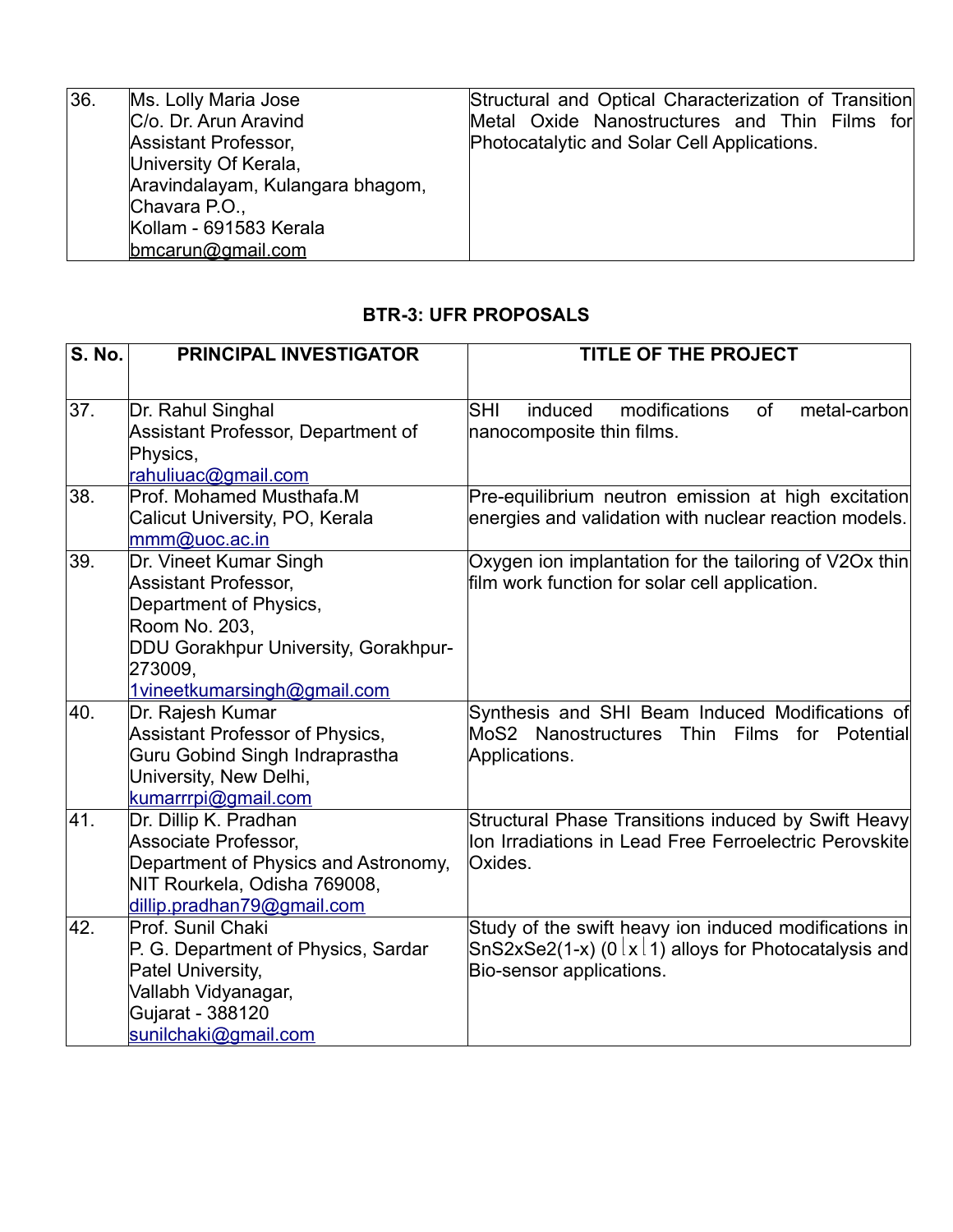| 43. | Dr. Manish Kumar Srivastava<br>Assistant Professor,              | Study of modifications in energy harvesting and<br>storage performances of PVDF-based<br>polymer |
|-----|------------------------------------------------------------------|--------------------------------------------------------------------------------------------------|
|     | Department of Physical Sciences,<br>Banasthali Vidyapith, Newai, | composites due to swift heavy ion irradiation.                                                   |
|     | Tonk, Rajasthan-304022,                                          |                                                                                                  |
|     | manish2007bhu@gmail.com                                          |                                                                                                  |
| 44. | Prof. Bivash Ranjan Behera                                       | Study of transfer induced fission with NAND facility.                                            |
|     | Department of Physics,                                           |                                                                                                  |
|     | Panjab University,                                               |                                                                                                  |
|     | Sector 14, Chandigarh-160014                                     |                                                                                                  |
|     | bivash@pu.ac.in                                                  |                                                                                                  |
| 45. | Dr. P. Kannappan                                                 | Swift heavy ion (SHI) irradiation induced room                                                   |
|     | <b>Assistant Professor,</b>                                      | temperature ferromagnetism in undoped Zn based II-                                               |
|     | Department of Physics,                                           | VI compound semiconductor nanostructures thin                                                    |
|     | Bannari Amman Institute of Technology,                           | films for spintronic devices.                                                                    |
|     | Sathyamangalam - 638401, Erode (Dt),                             |                                                                                                  |
|     | Tamilnadu,                                                       |                                                                                                  |
|     | kanna.phy6@gmail.com                                             |                                                                                                  |
| 46. | Dr. Vanarajsinh Solanki                                          | Refashioning Multifunctional Property<br>of Porous                                               |
|     | <b>Research Scientist,</b>                                       | Stannic Oxide with SHI irradiation.                                                              |
|     | 106, PDPIAS Building, CHARUSAT,                                  |                                                                                                  |
|     | Changa, Gujarat-388421                                           |                                                                                                  |
| 47. | solankivanaraj12@gmail.com<br>Dr. P. Matheswaran                 | of<br>Electrical                                                                                 |
|     | Assistant Professor,                                             | switching<br>properties<br>quaternary<br>chalcogenide (Ag-Se-Sn-Te) thin films.                  |
|     | Dept. of Physics,                                                |                                                                                                  |
|     | Kongunadu Arts and Science College,                              |                                                                                                  |
|     | GN MIIIs PO, Coimbatore - 641029,                                |                                                                                                  |
|     | mathesphy@gmail.com                                              |                                                                                                  |
| 48. | Dr. Goverdhan Reddy Turpu                                        | Energetic Ion Irradiation on Graphene Oxide<br>and                                               |
|     | <b>Assistant Professor,</b>                                      | Graphene Oxide - Orthovanadate Composites<br>to                                                  |
|     | Department of Pure and Applied                                   | improve their photocatalytic properties.                                                         |
|     | Physics, Guru Ghasidas                                           |                                                                                                  |
|     | Vishwavidyalaya, Koni,                                           |                                                                                                  |
|     | Bilaspur-495009, C.G.                                            |                                                                                                  |
|     | dr.tgreddy@gmail.com                                             |                                                                                                  |
| 49. | Dr. Kaushik Gangopadhyay                                         | Age dating of Archaeological Samples from Coastal                                                |
|     | Assistant Professor,                                             | West Bengal: Further Investigation.                                                              |
|     | Dept. of Archaeology,                                            |                                                                                                  |
|     | University of Calcutta,                                          |                                                                                                  |
|     | BB49/1Salt lake Kolkata-700064,                                  |                                                                                                  |
|     | Department of Archaeology, University                            |                                                                                                  |
|     | of Calcutta,                                                     |                                                                                                  |
|     | Alipur Campus, 1 Reformatory Street,                             |                                                                                                  |
|     | Kolkata-700029,                                                  |                                                                                                  |
|     | k.gongo@gmail.com                                                |                                                                                                  |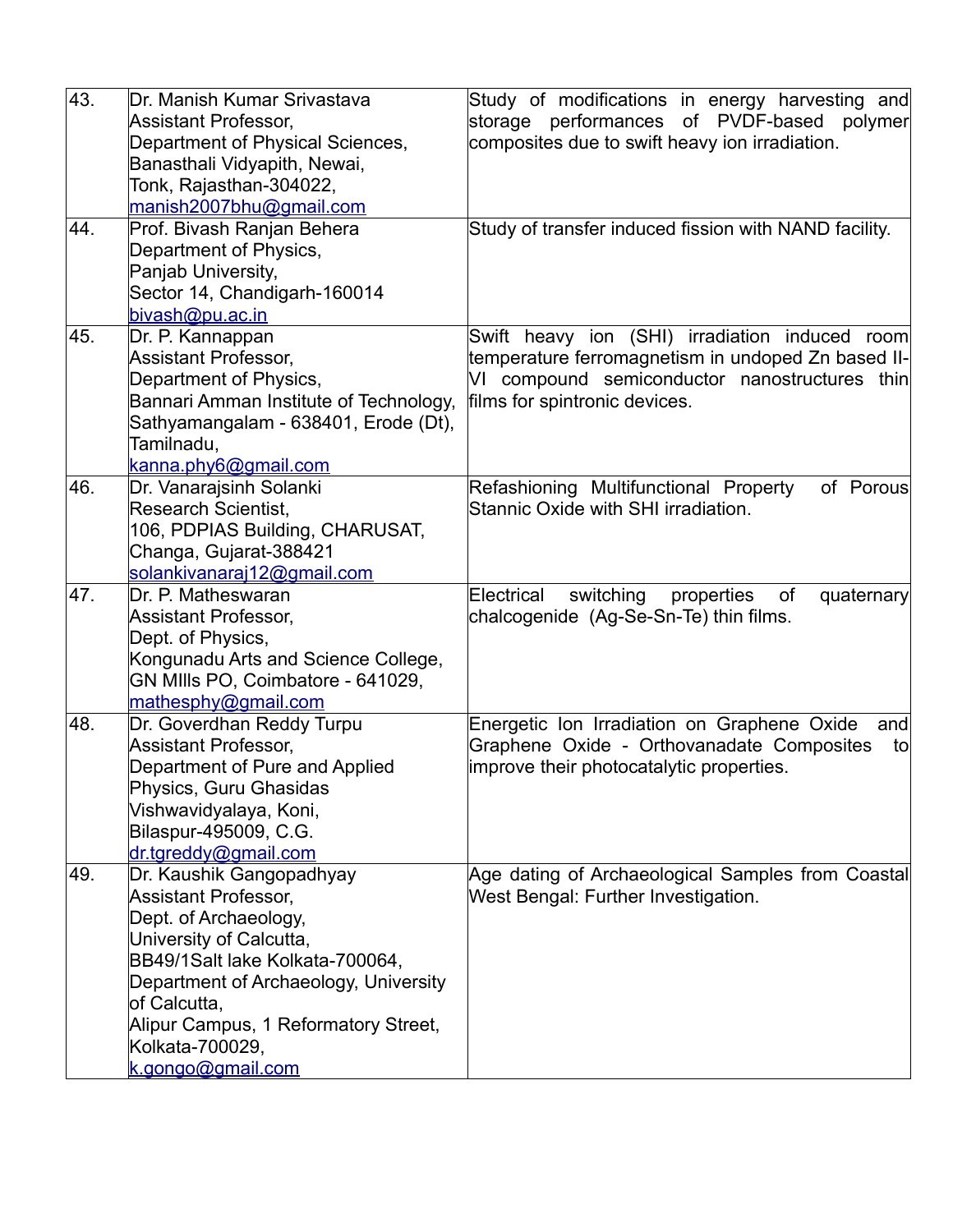| 50. | Dr. K Senthil<br>Associate Professor,<br>Department of Physics,<br>Bannari Amman Institute of Technology<br>Sathyamangalam,<br>Pin Code: 638401, Erode (District) Tamil<br>Nadu,<br>ksenthiludt@gmail.com                     | Multi-functional Properties of Swift Heavy Ion (SHI)<br>irradiated Metal Oxide Nanocomposites.                                                     |
|-----|-------------------------------------------------------------------------------------------------------------------------------------------------------------------------------------------------------------------------------|----------------------------------------------------------------------------------------------------------------------------------------------------|
| 51. | Prof. S. Moorthy Babu<br>Professor & Director,<br>Crystal Growth Centre,<br>Anna University,<br>Chennai-600025,<br>smoorthybabu@gmail.com                                                                                     | <b>SHI irradiation and Physicochemical Characterization</b><br>of Pure and doped $\beta$ -Ga2O3.                                                   |
| 52. | Dr. Shanthi Subashchandran<br>Associate Professor,<br>Crystal Growth Centre,<br>Anna University, Chennai,<br>3H, ASV Sunrise Apartments,<br>Padmavathy Avenue,<br>Thirumalai Nagar Annex, Perungudi,<br>ksn.shanthi@gmail.com | Optical<br>and<br>Electrical<br>Emission<br>Conductivity<br>Manipulation in Lead-Free Inorganic Perovskites by<br>Controlled Ion Beam Irradiation. |

### **BTR-4: ONGOING PROPOSALS**

| <b>S. No.</b> | <b>PRINCIPAL INVESTIGATOR</b>                                                                                                                                            | TITLE OF THE PROJECT                                                                                                                                                                                                              |
|---------------|--------------------------------------------------------------------------------------------------------------------------------------------------------------------------|-----------------------------------------------------------------------------------------------------------------------------------------------------------------------------------------------------------------------------------|
| 53.           | Dr. Rajesh Agnihotri<br>Scientist E and In-charge,<br>Birbal Sahni Institute of Palaeosciences, processed graphite powders.<br>53 University Road,<br>rajagni9@gmail.com | AMS 14C measurements in<br>selected<br>sets of<br>geological and archaeological samples of BSIP                                                                                                                                   |
| 54.           | Prof. Karunakara. N<br>CARER, Mangalore University,<br>Mangalagangothri,<br>drkarunakara@gmail.com                                                                       | Validation of liquid scintillation spectrometry based<br>carbon-14 measurements techniques by AMS and<br>materials<br>development of reference<br>for<br>environmental monitoring applications<br>∣around<br>nuclear power plant. |

### **BTR-5: LOW ENERGY ION BEAM FACILITY**

| <b>S. No.</b> | <b>PRINCIPAL INVESTIGATOR</b>                                                                    | <b>TITLE OF THE PROJECT</b>                                                                          |
|---------------|--------------------------------------------------------------------------------------------------|------------------------------------------------------------------------------------------------------|
| 55.           | Dr. Aman Mahajan<br>Assistant Professor,<br>Department of Physics,<br>Guru Nanak Dev University, | lon beam engineering of two dimensional Ti3C2TX<br>based MXenes for improved perovskite solar cells. |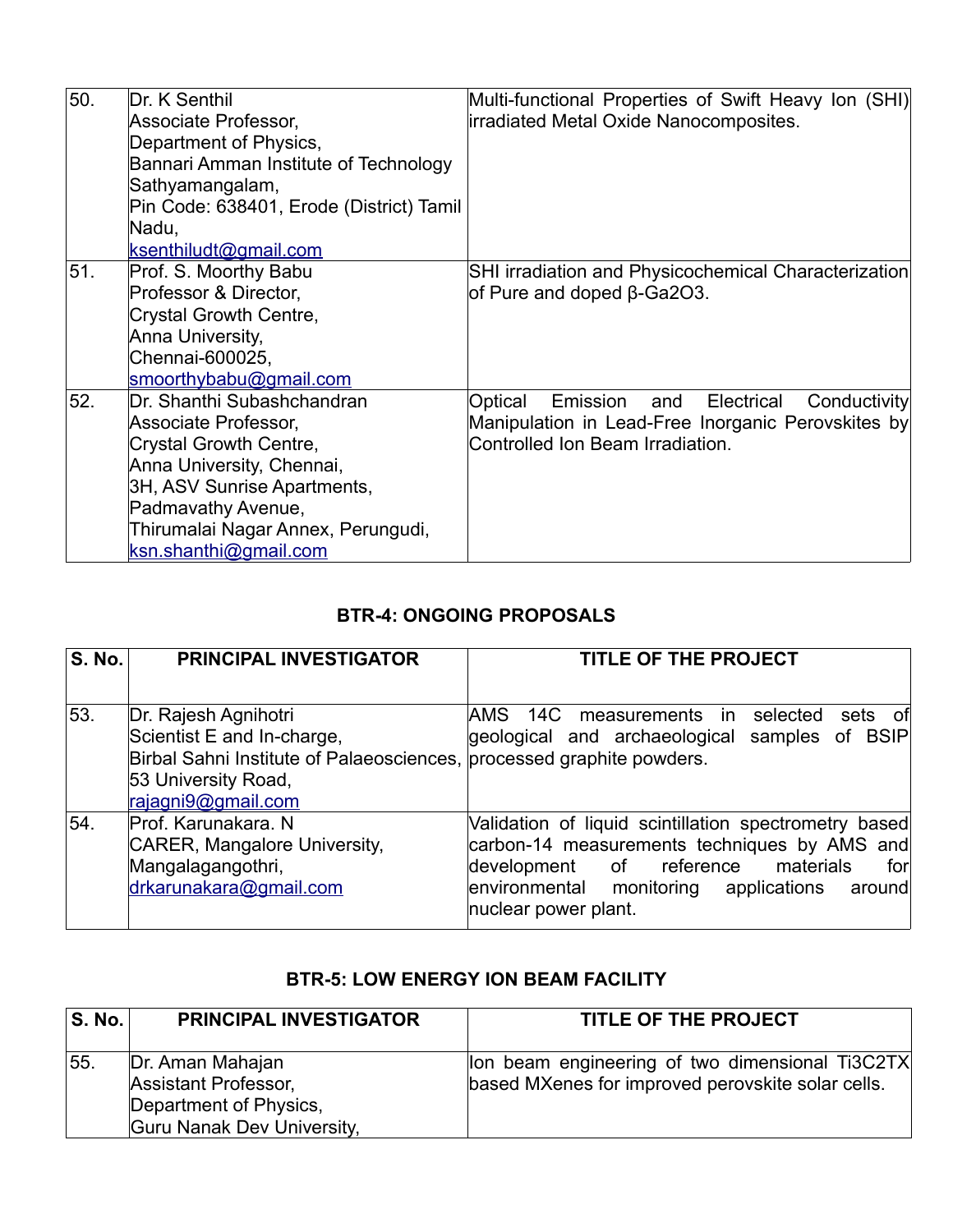|     | Amritsar, Punjab,                         |                                                               |
|-----|-------------------------------------------|---------------------------------------------------------------|
|     | aman.phy@gndu.ac.in                       |                                                               |
| 56. | Dr. N. Vijayan                            | Effect of low energy ion beams on Semi-Organic Acid           |
|     | Principal Scientist,                      | Phthalate Single Crystals for Nonlinear Optical               |
|     | <b>CSIR-National Physical Laboratory,</b> | Applications.                                                 |
|     | Room No.42/46, Indian Reference           |                                                               |
|     | <b>Materials Division (IRM-BND)</b>       |                                                               |
|     | <b>CSIR-National Physical Laboratory</b>  |                                                               |
|     | (Govt. of India),                         |                                                               |
|     | Dr. KS Krishnan Road New Delhi-           |                                                               |
|     | 110012.                                   |                                                               |
|     | nvijayan@nplindia.org                     |                                                               |
| 57. | Dr. Vibha Chopra                          | Low energy ion beam dosimetry of Phosphate based              |
|     | <b>Assistant Professor,</b>               | thermoluminescent phosphors.                                  |
|     | Dav College Amritsar (Guru Nanak Dev      |                                                               |
|     | University),                              |                                                               |
|     | P.G. Department of Physics &              |                                                               |
|     | Electronics,<br>vibhachopra04@gmail.com   |                                                               |
| 58. | Ms. Kanika,                               | Effect of low energy transition metal ion implantation        |
|     | Research Scholar,                         | on CoSb3 system.                                              |
|     | Department of Physics,                    |                                                               |
|     | Panjab University,                        |                                                               |
|     | upadhyayk.pu@gmail.com                    |                                                               |
| 59. | Dr. Madhvendra Nath Tripathi              | Investigation of the effect of ion irradiation on the 2D-     |
|     | Associate Professor,                      | Transition metal dichalcogenides.                             |
|     | Department of Pure and Applied            |                                                               |
|     | Physics,                                  |                                                               |
|     | Guru Ghasidas Vishwavidyalaya             |                                                               |
|     | (Central University),                     |                                                               |
|     | Koni, Bilaspur, Chhattisgarh, PIN-        |                                                               |
|     | 495009,                                   |                                                               |
|     | ommadhav27@gmail.com                      | Radiation Hardness of halide Perovskite for Tandem            |
| 60. | Dr. Vikas Sharma<br>Postdoctoral Fellow,  |                                                               |
|     | 322, Department of Physics,               | applications.                                                 |
|     | IIT Bombay(IITB), POwai, Mumbai,          |                                                               |
|     | India,                                    |                                                               |
|     | phyvikas@iitb.ac.in                       |                                                               |
| 61. | Dr. R. Arun Kumar                         | irradiation<br>tissue-<br>of<br>human<br>Low<br>energy<br>ion |
|     | Assistant Professor Grade I,              | equivalent phosphors.                                         |
|     | Department of Physics, School of          |                                                               |
|     | Sciences,                                 |                                                               |
|     | National Institute of Technology Andhra   |                                                               |
|     | Pradesh,                                  |                                                               |
|     | Tadepalligudem, West Godavari District-   |                                                               |
|     |                                           |                                                               |
|     | 534101,<br>arunkumar@nitandhra.ac.in      |                                                               |